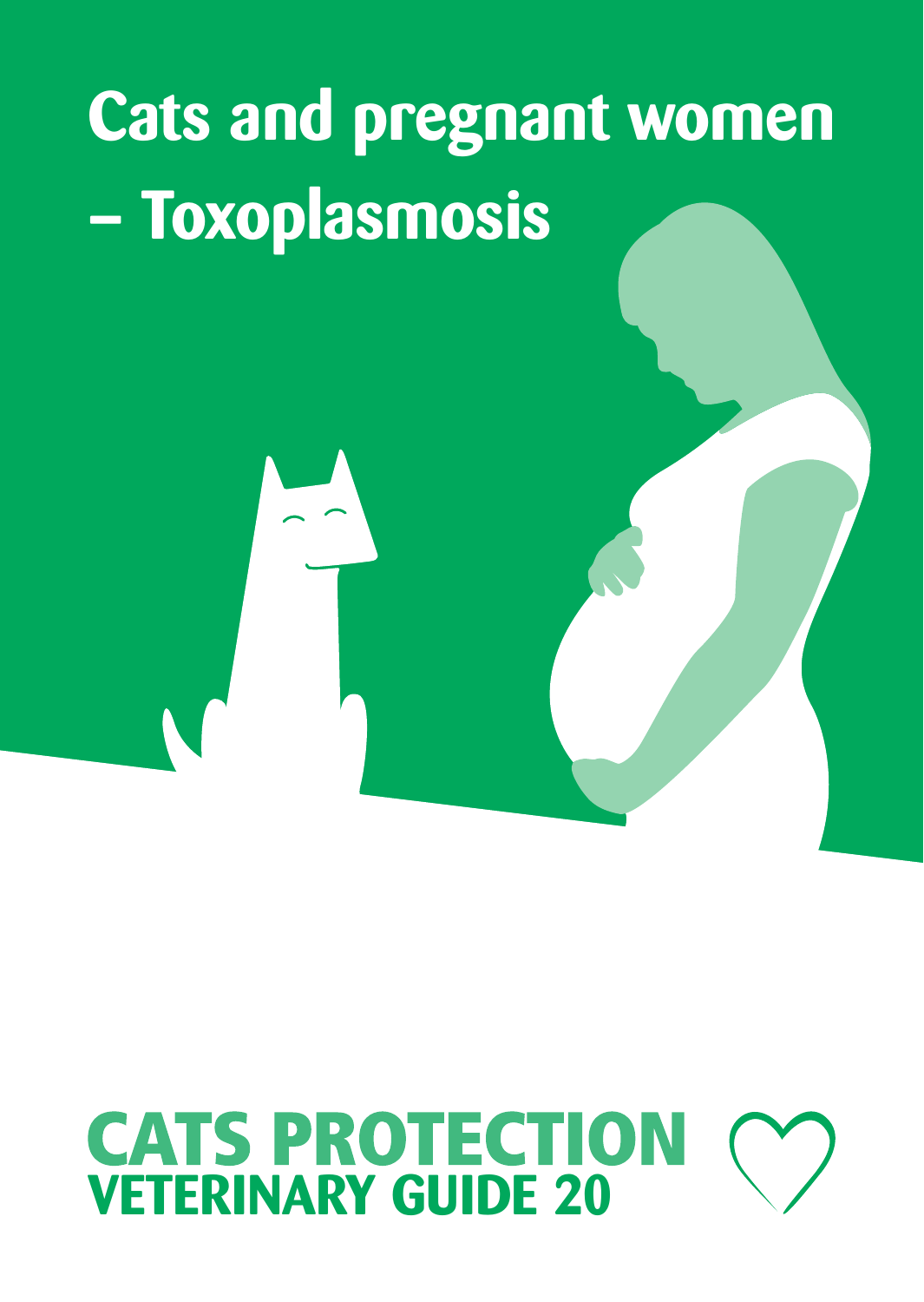## **What is toxoplasmosis?**

Toxoplasmosis is a disease caused by a microscopic parasite called *Toxoplasma gondii* (*T gondii*). As it is a disease that can affect unborn babies, many pregnant women are understandably concerned. However, recent studies have shown that – contrary to some misguided beliefs – while cats are involved in part of the parasite's life cycle, human contact with cats does not increase the risk of infection with the parasite. In fact, vets working with cats are no more likely to be infected with *T gondii* than the public, including people who are not even in contact with cats. This leaflet aims to explain a little more about *T gondii* and cats.

#### **What causes toxoplasmosis?**

Toxoplasmosis is caused by infection with a commonly found parasite called *Toxoplasma gondii*.

## **Life cycle of** *T gondii*

The parasite's life cycle is complex, but understanding it is helpful when considering how infection may arise.

Cats usually become infected by eating meat that contains *T gondii* cysts – this includes infected rodents – and raw or undercooked meat. After a cat has eaten infected meat, it starts shedding particles called 'oocysts' in its faeces. The cat's immune system quickly responds to this infection and stops the parasite from reproducing, so shedding of oocysts stops by 10-14 days of infection. Shedding again after this is extremely rare and if it does occur, only small numbers of oocysts are passed.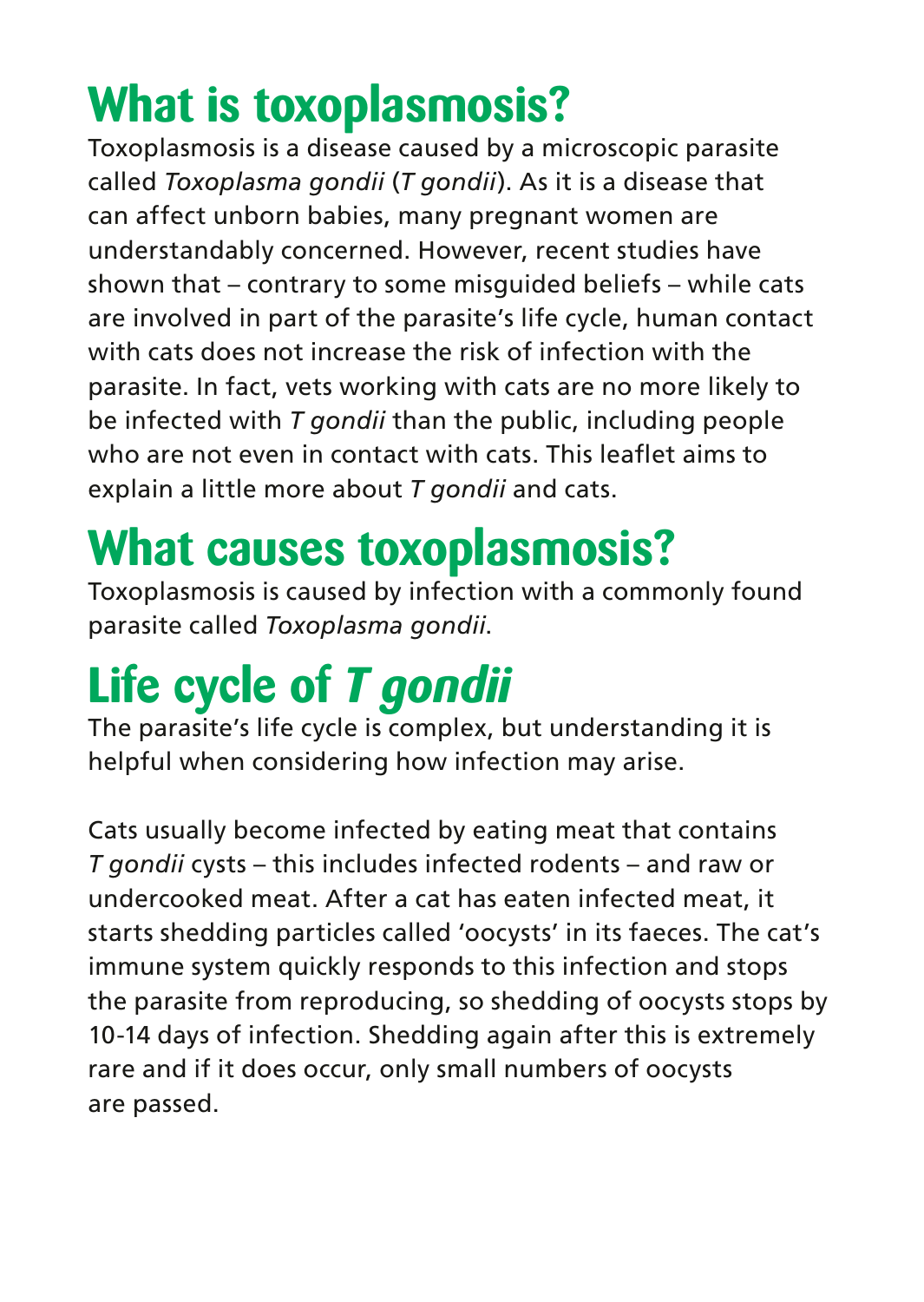The oocysts passed in the cat's faeces are not infectious immediately – it takes up to five days for them to form into spores – called sporulation. Sporulated oocysts can then survive for up to 18 months and can be spread indirectly by objects. The parasite can also be spread in dogs' faeces if the oocysts are inadvertently eaten by them.

Almost all warm-blooded mammals – including humans, sheep and mice – can be infected by inadvertently eating these *sporulated oocysts*. However, the parasite doesn't reproduce in their intestines so they don't produce oocysts – this only happens in cats. Instead, following infection cysts may develop elsewhere in the body. These cysts become a source of infection if the meat from these mammals is eaten.

A cat's risk of becoming infected with *T gondii* depends on their lifestyle. Cats which are successful hunters are more at risk from eating infected rodents. Many cats will become infected when they are young, on their early hunting expeditions. Cats can also pick up *T gondii* from eating infected raw or undercooked meat.

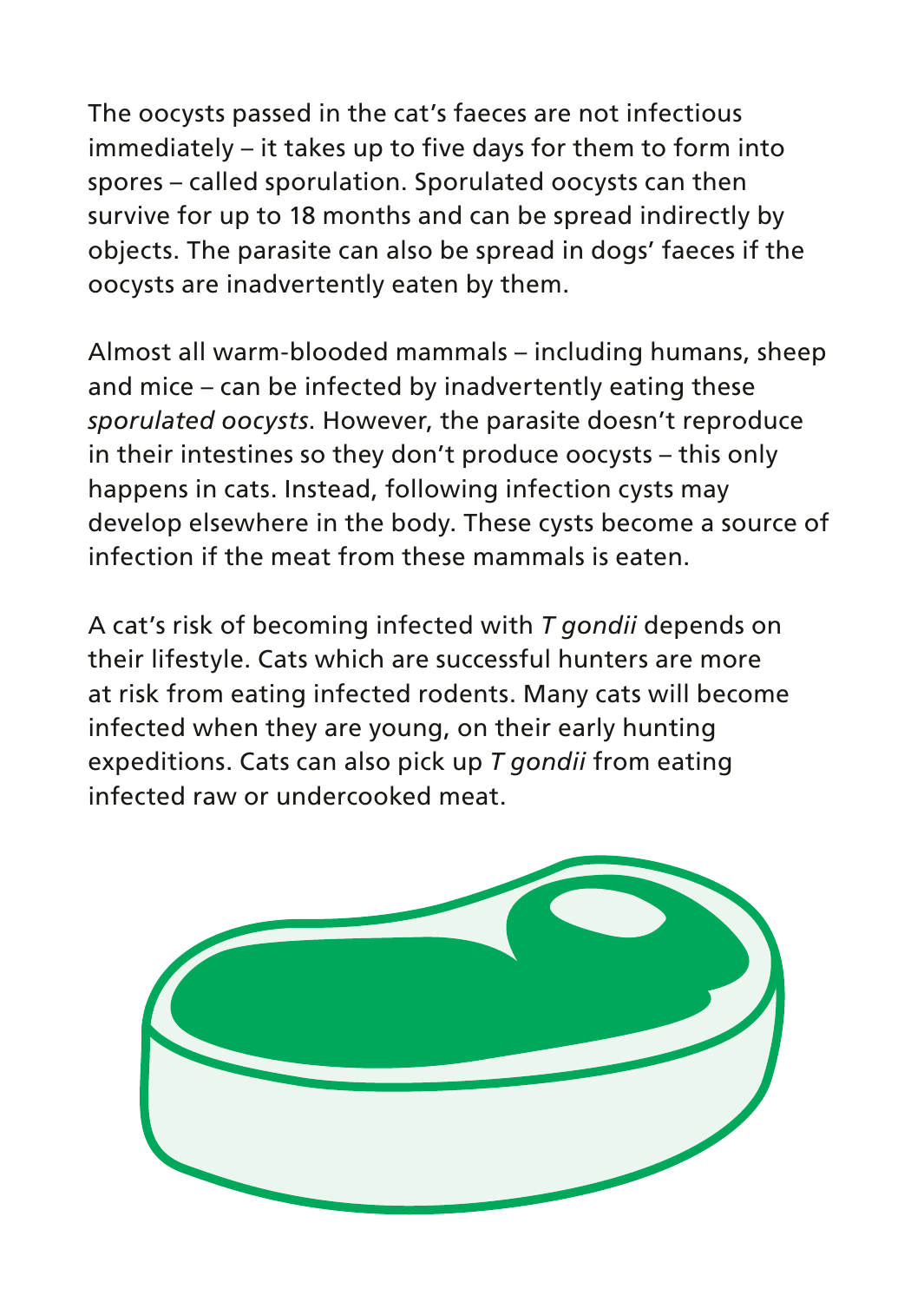#### **How do people become infected with toxoplasmosis?**

Most cases of toxoplasmosis in people are believed to occur as a result of eating raw or undercooked, contaminated meat. Meats such as beef, pork or lamb may contain infectious tissue cysts and fresh meat is more of a risk than frozen, because freezing will usually kill *T gondii*. Eating cured, uncooked meats such as salami and Parma ham also carries a greater risk of infection.

A common way people pick up toxoplasmosis is from ingesting contaminated soil – from touching the mouth when gardening, or eating unwashed fruit and vegetables.

Unpasteurised goat's milk and associated products such as goat's cheese may also be a source of infection.

Less commonly, *T gondii* cysts may be ingested through contaminated water, or more rarely through inhalation of dust particles.

Contrary to popular opinion, contact with cats does not increase the risk of people becoming infected with *T gondii*. Certainly good hygiene is important for lots of reasons, but contact with cats is not a risk factor for toxoplasmosis infection. Cats only shed oocysts in their faeces for 10-14 days after their first exposure, and once passed, the oocysts only become infectious to people after sporulation which takes one to five days. So, hygienic disposal of cat faeces at least once daily and regular disinfection of the litter tray minimises the risks for cat owners.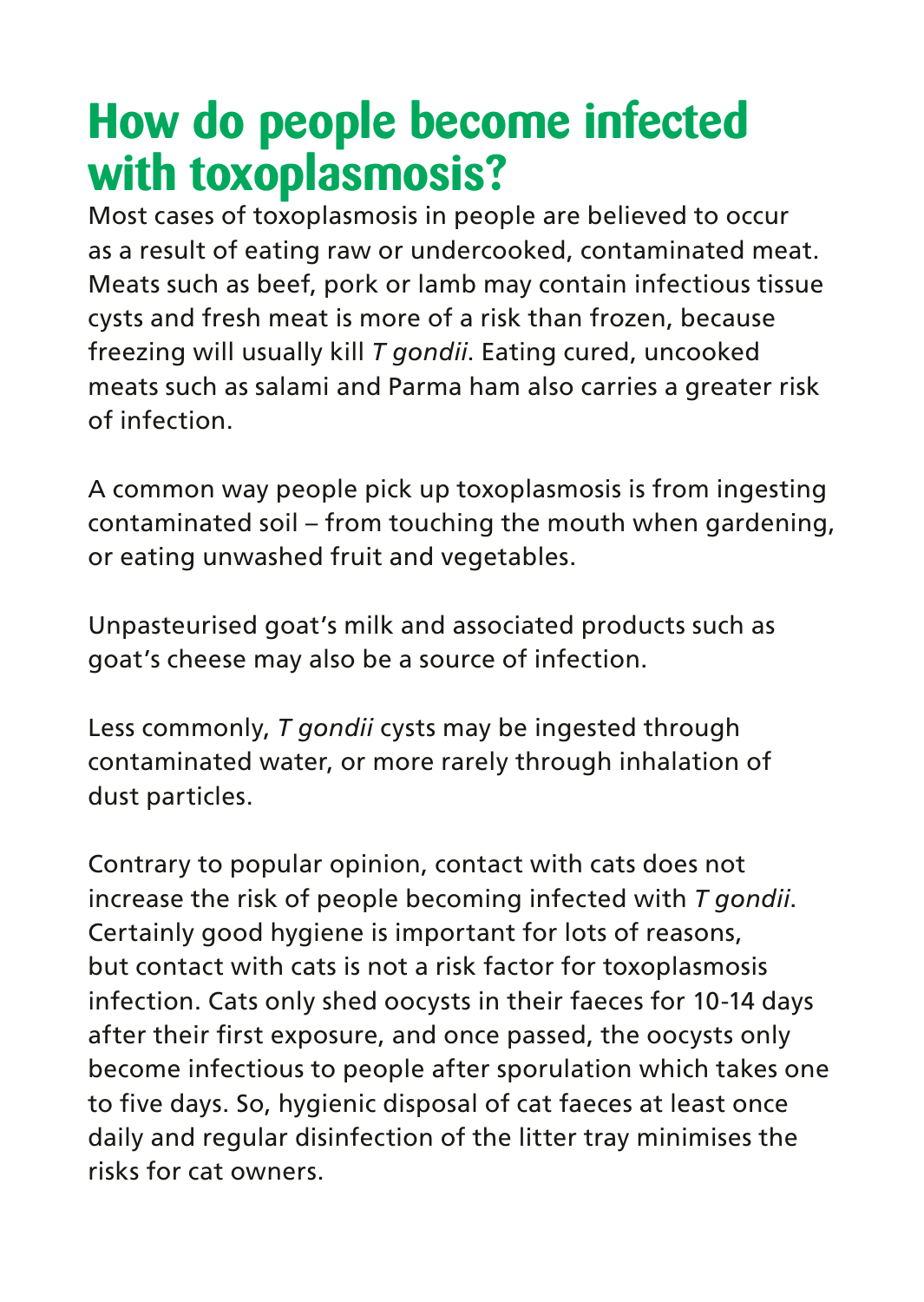#### **The effects of** *T gondii* **infection in people**

Human infection with *T gondii* is actually very common. It is estimated that, approximately 20-30 per cent of people in the UK have already had *T gondii* infection and most will now have lifelong immunity to it. The majority of people infected with *T gondii* will be unaware of it because infection usually goes unnoticed, or causes mild flu symptoms. However in people with an impaired immune system such as those undergoing treatment for cancer, transplant patients, those suffering from AIDS, the very young or the elderly, toxoplasmosis infection may be more serious.

If a previously unexposed woman becomes infected with *T gondii* during pregnancy, her unborn baby may be at risk and miscarriage could occur particularly if infection occurs during the first trimester. However, it is estimated that only between 0.2 and 1.6 per cent of women become infected

while pregnant and congenital toxoplasmosis – when the baby is born infected – is very rare, occurring in one in 100,000 babies born in the UK.

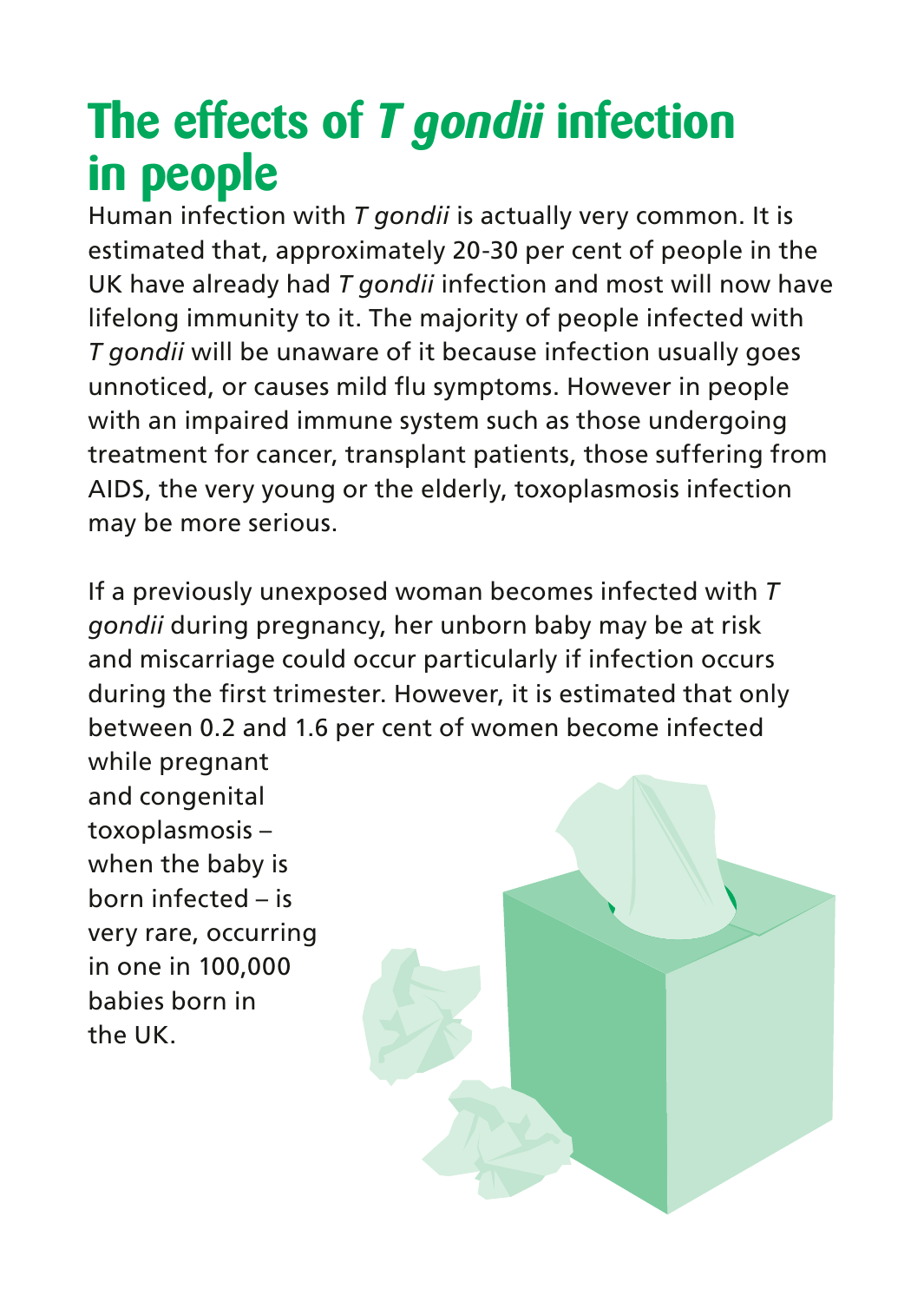#### **Reducing the risk of** *T gondii* **transmission**

There are a number of sensible precautions that can be taken to reduce the risk of contracting toxoplasmosis – particularly if you are pregnant or immuno-suppressed. These include:

- **•** wearing gloves when handling raw meat, fruit and vegetables and washing hands thoroughly afterwards
- **•** cooking all meat thoroughly to at least 70°C for 15 minutes. Freezing meat at – 12°C for several days also kills oocysts
- **•** avoiding consuming cured and raw meats, or unpasteurised dairy products – including goat's milk
- **•** washing all fruit and vegetables thoroughly including readyprepared salads, to remove any traces of soil
- **•** washing all utensils, chopping boards and surfaces with hot water and detergent after handling raw meat, fruit and vegetables
- **•** boiling or filtering surface water before drinking

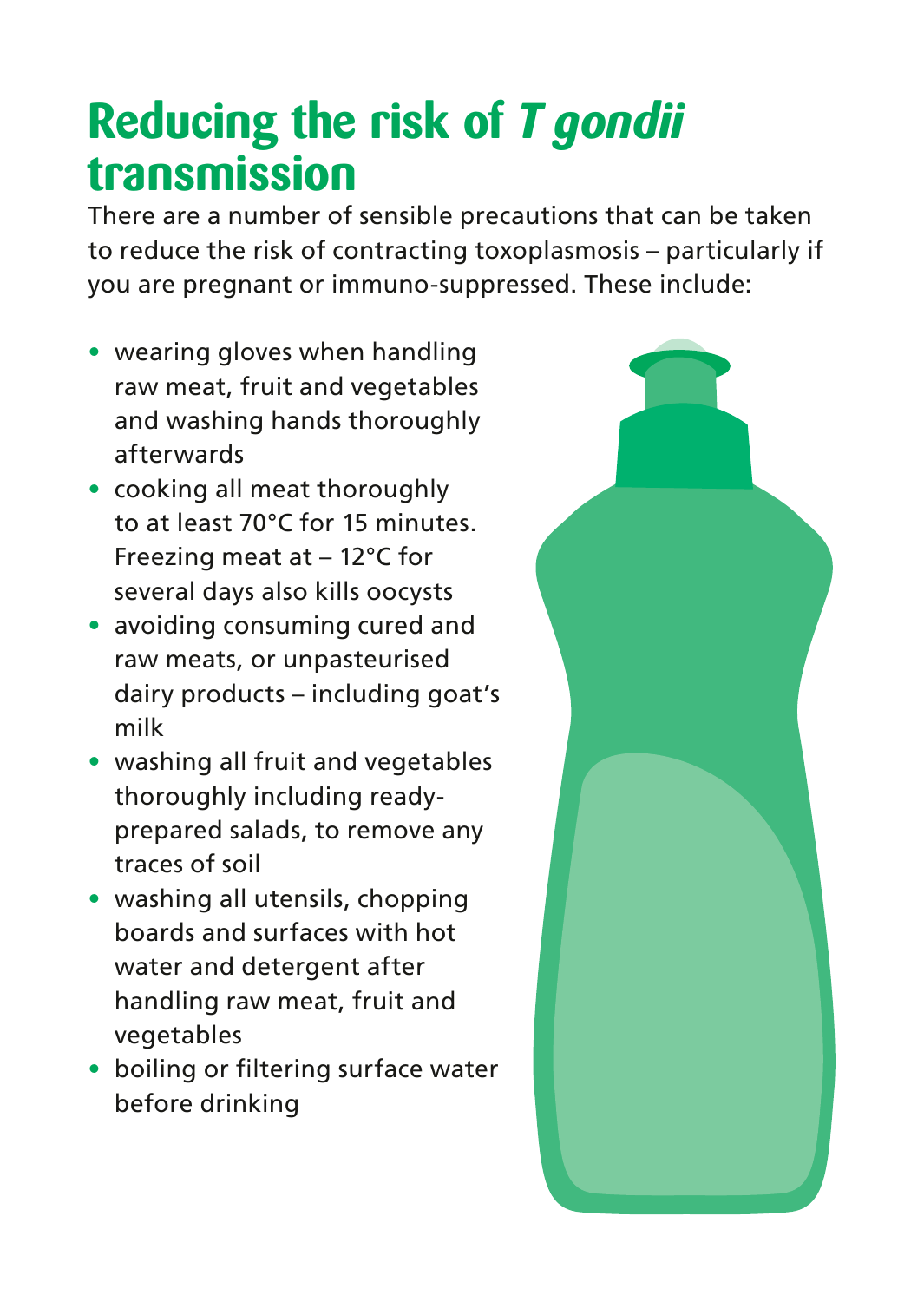- **•** wearing gloves when gardening avoid putting hands or gloves to your mouth and wash hands thoroughly after contact with soil, which may contain sporulated oocysts
- **•** wearing gloves to clean out cat litter trays avoid putting hands or gloves to your mouth – and wash hands thoroughly afterwards
- **•** emptying cat litter trays daily, to prevent oocysts having time to sporulate and become infectious
- **•** avoiding cleaning out litter trays if pregnant or immunosuppressed – get someone else to do it, if possible. If you have to, wear gloves and wash your hands afterwards
- **•** periodically washing litter trays out with detergent or catsafe disinfectant and boiling water – soak for five to 10 minutes
- **•** covering children's sandpits to prevent cats soiling in them
- **•** avoid feeding cats raw or undercooked meat or unpasteurised products
- **•** avoiding contact with sheep and newborn lambs at lambing time

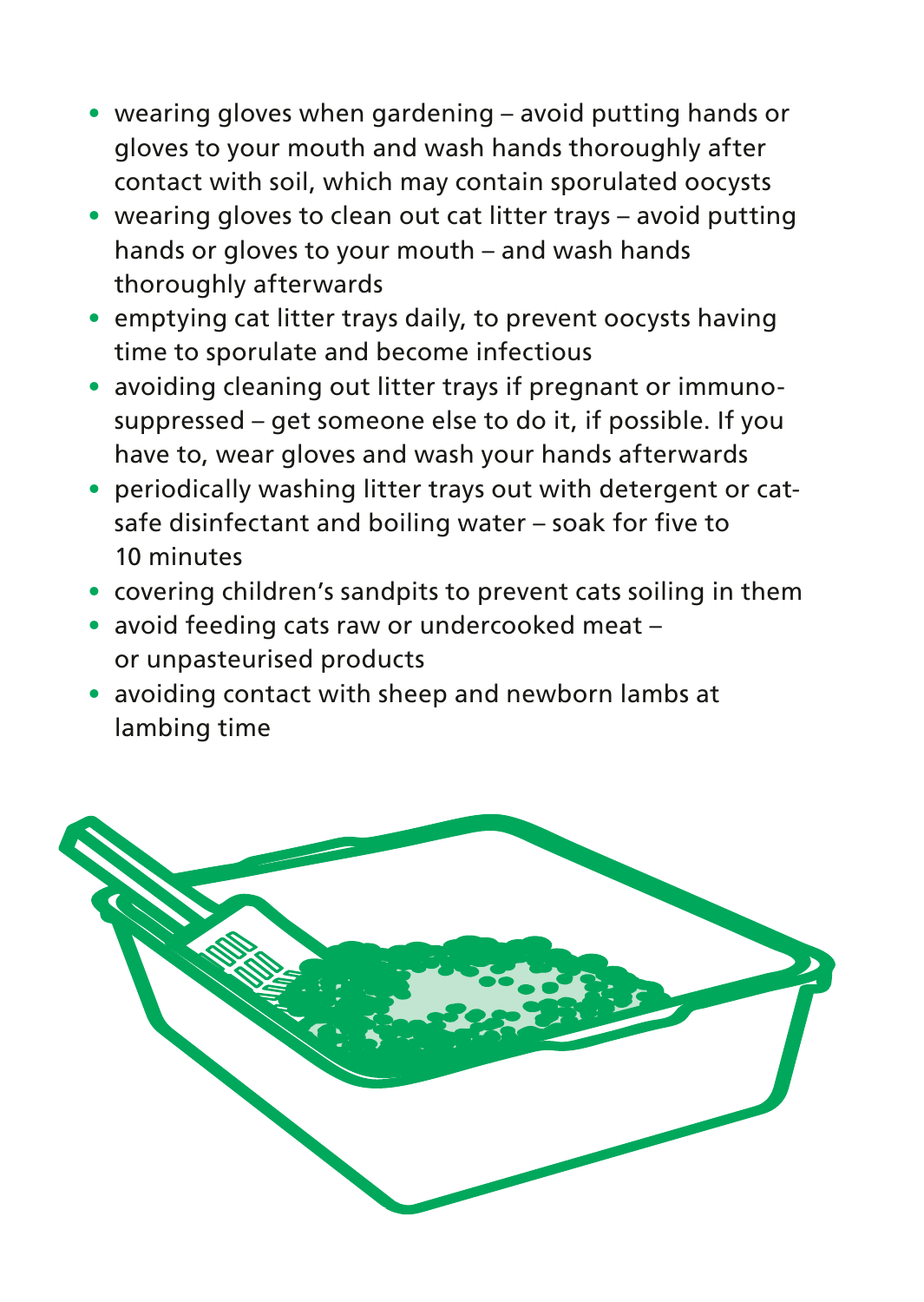## **Summary**

- **•** contact with cats does not increase the risk of infection with *T gondii*
- **•** cats usually only shed oocysts in their faeces for 10-14 days after they first become infected and usually do not shed again
- **•** Oocysts only become infectious between one and five days after being passed in the faeces
- **•** the most likely source of infection to people is believed to be through ingesting contaminated soil, or eating raw or undercooked meat
- **•** infection in people is common and does not usually lead to significant disease
- **•** sensible hygiene precautions as detailed above are recommended for minimising the risk of infection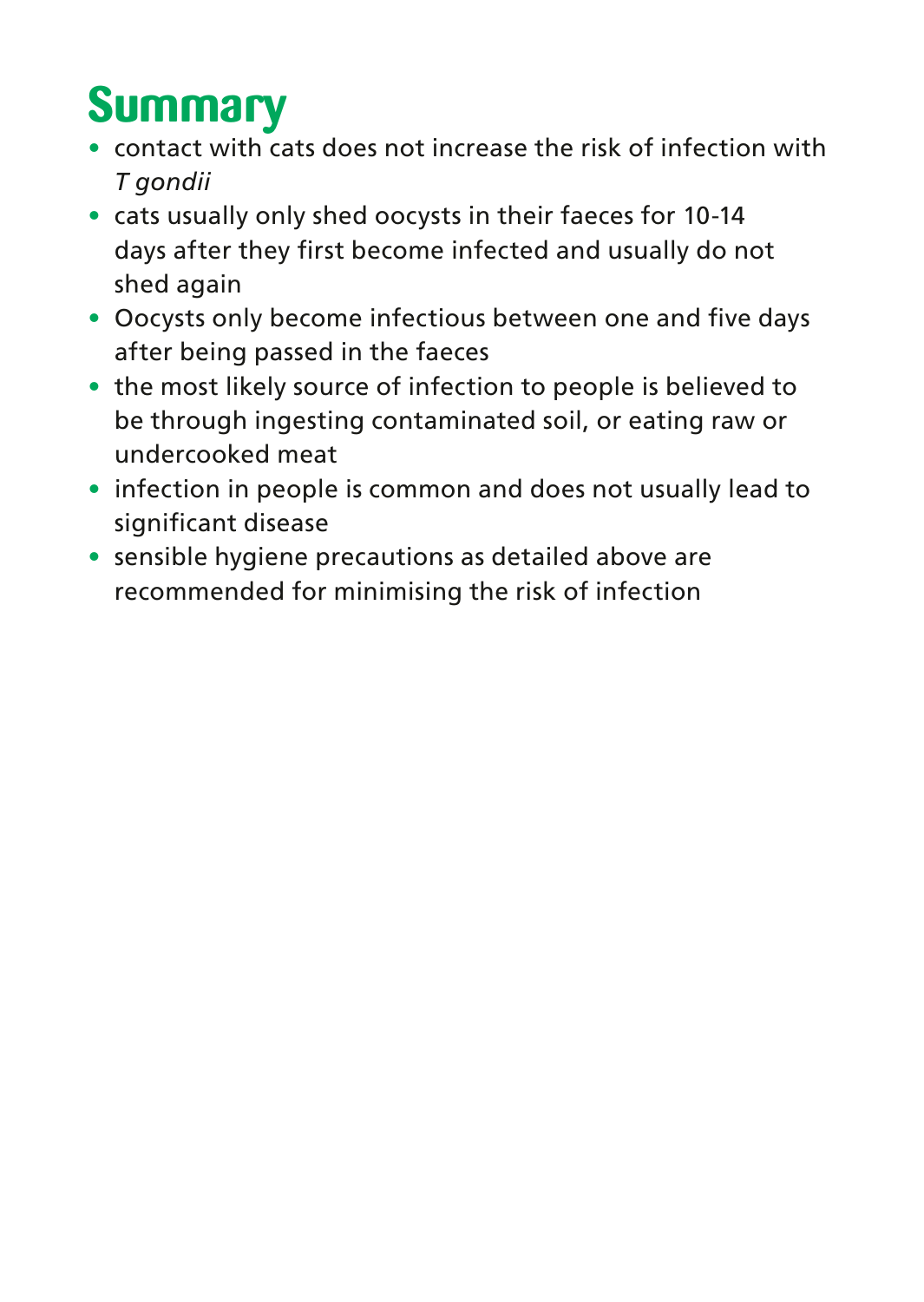## **FAQs**

#### **Is it safe to handle cats when pregnant or immuno-supressed?**

It's important to remember that contact with cats is not a risk factor for *T gondii* infection – see study in the *British Medical Journal* (Cook et al. 2000). Cats are most at risk of getting infected when they are young kittens on an early hunting expedition. Even then, the kitten only sheds *T gondii* oocysts for a couple of weeks.

Following infection, a cat is extremely unlikely to shed again, unless it becomes ill with a serious disease such as feline leukaemia virus (FeLV) or feline immunodeficiency virus (FIV) when there is a possibility that shedding may recur. This means that healthy, adult cats are unlikely to present any threat to their owner, or an unborn child.

Even if shedding does occur, as long as the rules of hygiene are observed and the advice above is followed, pregnant women and people whose immune defences are weakened should have nothing to fear from contact with their cat.

If you own an older cat, it may have already been infected with *T gondii* and is therefore unlikely to be a risk to you. It's possible to get a blood test carried out to see if your cat has been previously infected – so speak to your vet. Don't forget that pet ownership itself is associated with many health benefits and there are really very few instances where a pet needs to be rehomed to safeguard their owner's health. See Cats Protection's *Essential Guide: Cats and people* for more information on why pet ownership is good for you.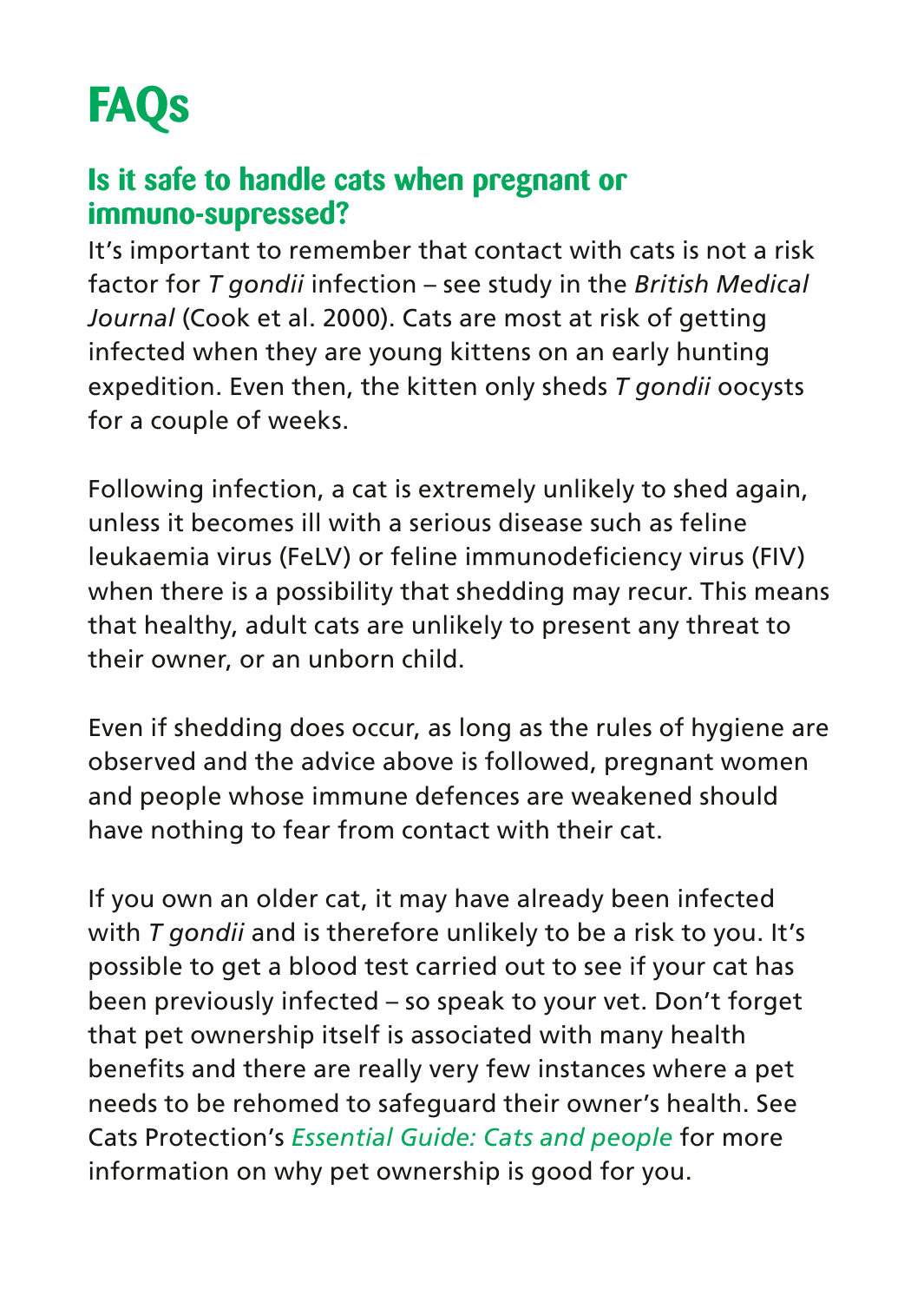#### **Can I get toxoplasmosis from stroking my cat?**

Studies show that stroking a cat does not spread infection to people. In fact, even when cats are shedding oocysts in their faeces, oocysts have not been found on their coats.

#### **How can I tell if my cat is infected with** *T gondii***?**

It is possible to have a blood test carried out to show if your cat has previously been infected with *T gondii*. The blood test will look for antibodies produced by the cat in response to infection. However, the blood test will not make a diagnosis of toxoplasmosis, nor will it indicate whether your cat is currently shedding oocysts in its faeces – a positive result will only show that the cat has been exposed to *T gondii* at some point in the past. Following infection, a cat is likely to have developed immunity to future infections, so it can give some peace of mind. If you would like to have your cat tested, it is best to speak to your vet about it.

#### **Can my cat be treated for toxoplasmosis?**

While many *T gondii* infections in cats go unnoticed, sometimes it can cause feline disease. There is treatment available for cats which have clinical disease associated with toxoplasmosis and some cats will respond well to treatment. However if there is an underlying disease, it can cause your cat's immune response to be low and the prognosis for your cat may be less certain. Some vets will recommend testing your cat for *T gondii* antibodies before prescribing medication for other disease in your feline if those drugs may suppress their immune system.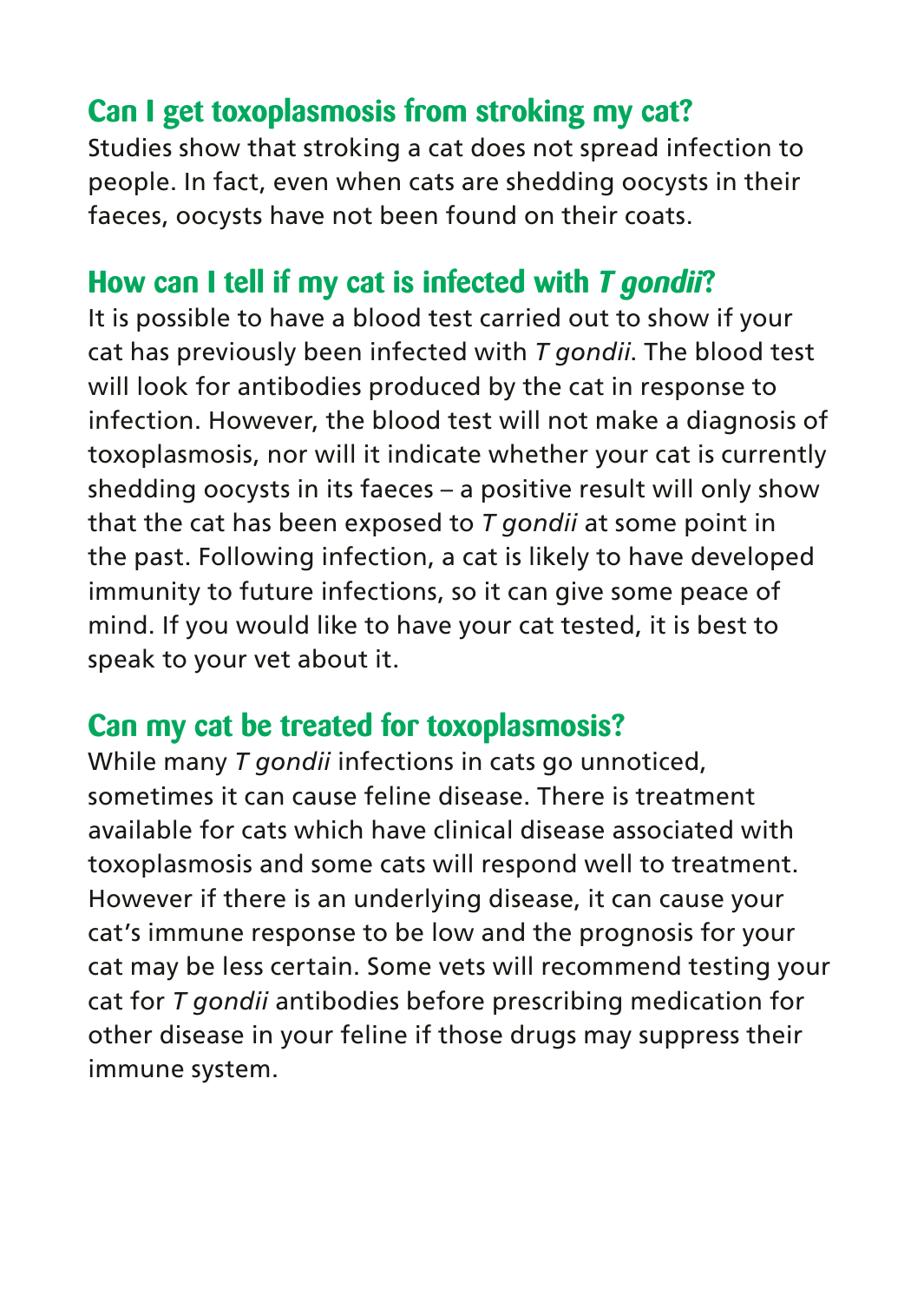### **Further information:**

See The Cat Group policy statement on Toxoplasmosis at www.thecatgroup.org.uk

**Learn more about your cat online! Take a look at our free interactive tool to help you understand cats' origins and their behaviour within our homes. http://learnonline.cats.org.uk/content/ufo**